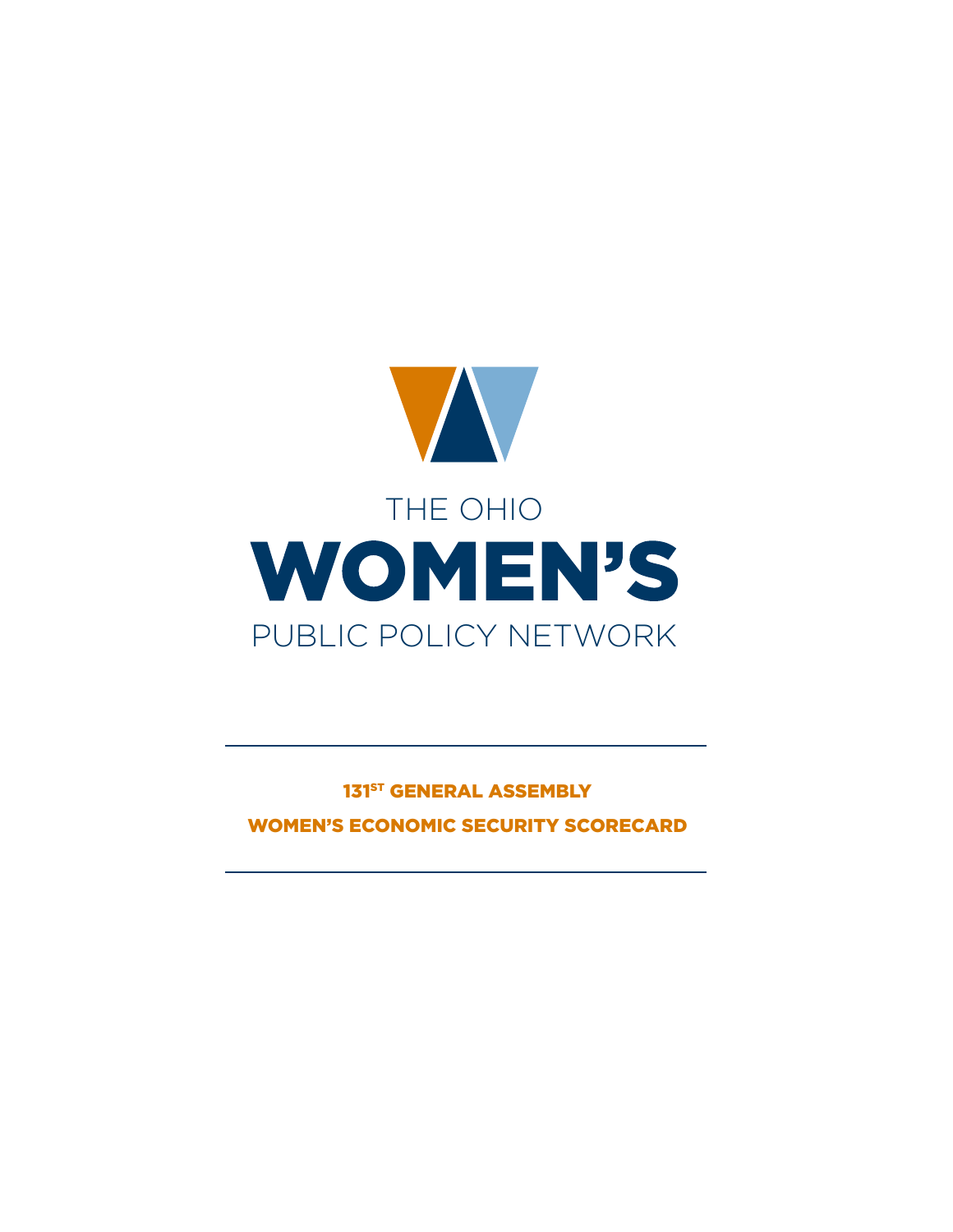# **EXECUTIVE SUMMARY: HOW OHIO LAWMAKERS PERFORMED ON OUR ISSUES** WOMENT ON OUR LECTIFY

The chart below outlines the Women's Economic Security policy performed in working to achieve these goals. agenda, agreed upon by members of the Women's Public Policy Network. Grades indicate how Ohio's 131st General Assembly

- A Real, substantial progress made toward achieving policy goal
- $\overline{\mathsf{HCV}}$  **B** Minor or incremental progress made toward policy goal
- **C** Serious legislative attempts at progress
- **D** Unserious or no attempts at progress  $\begin{array}{|l|} \hline \textbf{F} & \text{Hostile } \text{legis} \end{array}$  environment/policy change in wrong direction

#### Promoting Economic Security for Women and Families Increase urity for Women and Families: state earned and Consultant for Western and Fourillor.

Increase the minimum wage

Improve the state earned income tax credit **EXECUTE TO benefit more EXECUTE SIGN AND SIGN AND SERVICE SIGNAL STATE EXECUTE SIGNAL STATE** working women **improve** t to benefit more

on the basis of gender, race,

**Increase** access to paid sick and family leave access to paid sick and family leave income tax credit tax credit tax credit tax credit tax contracts to determine the contracts of the contracts of

Increase nicrease<br>affordability of child care, expand public preschool F D F B D D D of child care, printy

and flexible

Ensure **Security** pension protection and retirement security and retirement

pension protection

collectively for fair wages,

D

#### **Ensuring Fairness and Opportunity in the Workplace** Ensure pay equity for all women by ess and Opportunity in



needs of survivors of sexual and domestic violence are met without cost to the survivor, and the crimes against them are investigated

programs that prevent sexual and domestic violence such as healthy relationship education

sexual and domestic violence and stalking survivors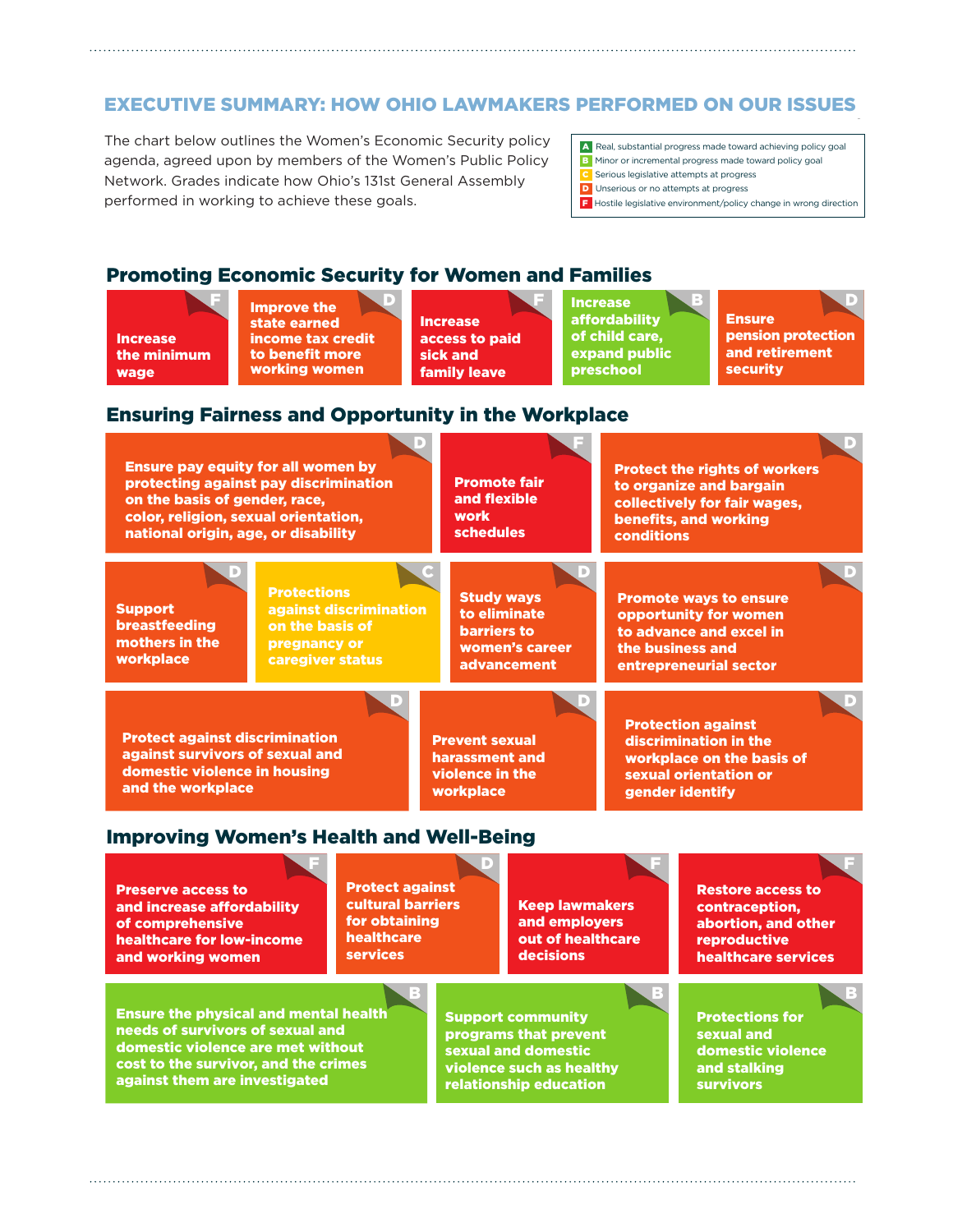

D

# WOMEN'S ECONOMIC SECURITY AGENDA

The Women's Economic Security policy agenda of the Women's Public Policy Network is made up of three main areas: promoting economic security for women and families, ensuring fairness and opportunity in the workplace and improving women's health and well-being. We reviewed the accomplishments of the 131st

A Real, substantial progress made toward achieving policy goal B Minor or incremental progress made toward policy goal

Protect the rights of workers

. . . . . . . . . .

domestic violence

survivors de la construction de la construction de la construction de la construction de la construction de la

- Serious legislative attempts at progress
- Unserious or no attempts at progress

preschool

F D F F

relationship education

F Hostile legislative environment/policy change in wrong direction

General Assembly (comprised of the 99-member House of Representatives and 33-member Senate) toward accomplishing each of our policy goals. Their efforts and our rationale for scoring are described below. An appendix follows detailing each bill that was introduced and its final status. alling each bill that was introduced and its final st , goals. Their efforts and our rationale for scoring are described below. An state earned idt was introdu

# Promoting Economic Security for Women and Families

. . . . . . . . . . . . . . . . . . .

#### Increase the minimum wage - Grade: F Ensure pay equity for all women by

wage

Three bills to increase Ohio's minimum wage have been introduced with none clearing committee. No serious attempt was made by the legislature; only two hearing were held between the three bills. During the lame duck session, Senate Bill 331, a bill dealing with local control for municipalities, had an amendment added which prohibits local communities from passing minimum wage increases. The bill passed out of the legislature and was signed by the Governor. troduced with none clearing committee.  $\epsilon$  creating committee. protecting against pay discrimination dse Onio's minimum wa

D D

family leave

# lmprove the state earned income tax credit to benefit more working women - Grade: D

The General Assembly has not taken meaningful steps toward making the credit refundable or to eliminate the income cap on the tax credit aimed at keeping working people out of poverty. One bill was introduced, but only the preliminary sponsor hearing was held. ut only the preliminary sponsor hearing was held. via video in the internet.  $\mathbb{R}^n$ ut of poverty. One

# Increase access to paid sick and family leave - Grade:  $\overline{\mathsf{F}}$

The 131st General Assembly saw the introduction of paid family leave bills in both chambers, but the proposals remain stuck in legislative committees. The bill regulating local control (SB 331), which was .<br>passed out of the legislature and signed by the Governor, included another amendment prohibiting cities from enacting measures requiring employers in their jurisdiction to provide paid family leave or paid sick leave to their employees.  $\epsilon$  legislature and signed by the Goverr food: The long<br>. ha local control (SB 331), which wa and employers a another amer abortion, and other r bronnpirin*é* 

#### Increase affordability of childcare, expand public preschool - Grade: B bility of childcare, expand public preschool - Grade: B domestic violence are met without

against them are investigated

The biennial budget includes a boost of \$118.9 million for early care and learning, as compared to the prior two-year budget for FY 2014-15. This new investment will be used to improve enrollment in prekindergarten, provide a small increase in initial childcare eligibility, eliminate co-pays for the poorest and smooth the childcare "clif." Even with these changes, Ohio remains in the bottom fifth of states in terms of helping families with the steep cost of childcare.

Of the additional funding, about \$70 million goes for public pre-K, an investment that will increase available public preschool slots by 17,000. That said, Ohio remains very low in the number of lowincome kids enrolled in pre-K compared to other large states.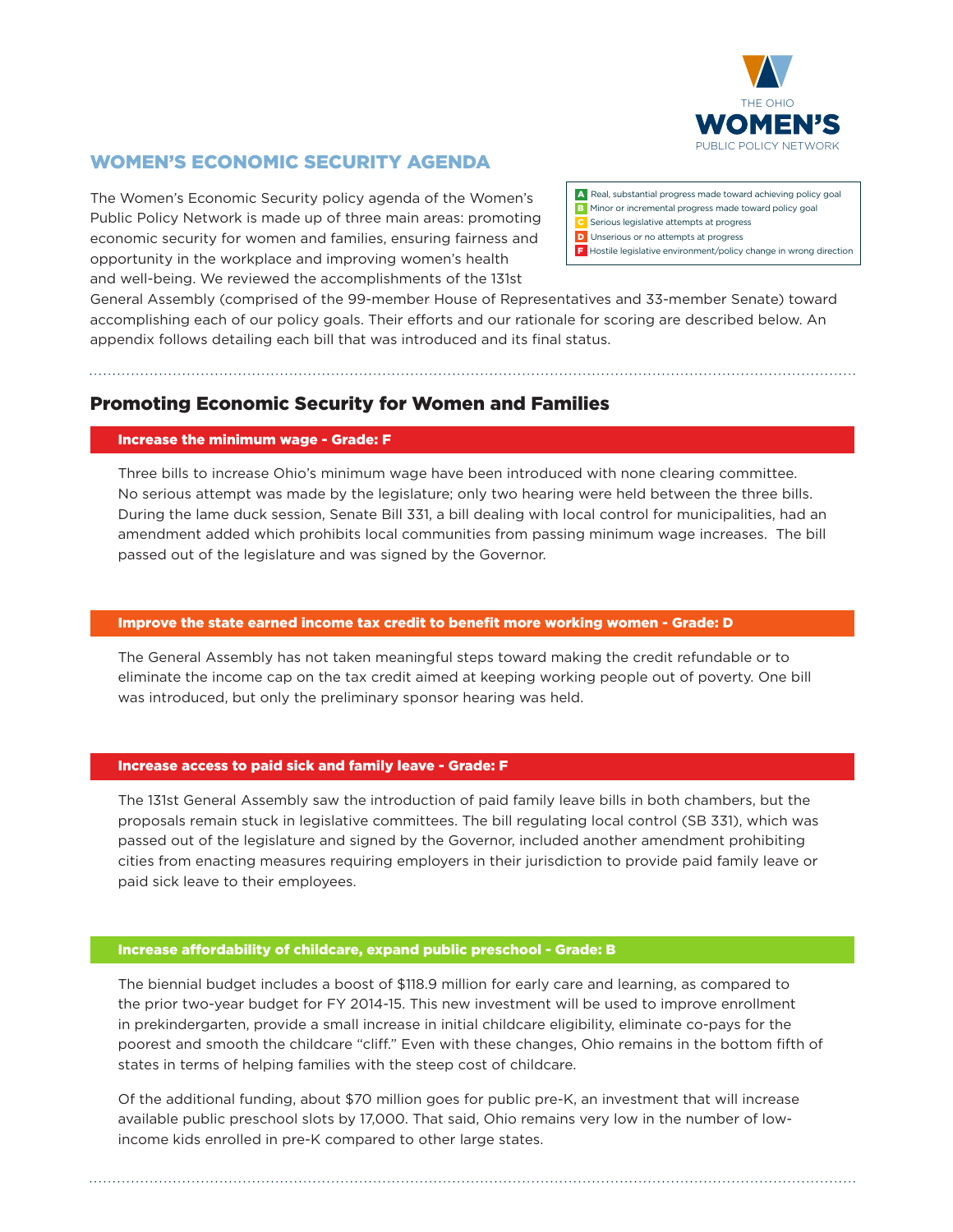House Bill 530 would provide working women with the ability to send their sick children that are of school age to a sick-child care center, rather than missing work due to a sick child unable to attend school. The bill did not move out of committee.

#### Ensure pension protection and retirement security - Grade: D

A House amendment to the state budget (HB64) would have banned charter school teachers from joining the state pension system if they attempted to join a union, but it was removed by the Senate. No other legislation on this issue was taken up by the legislature.

# Ensuring Fairness and Opportunity in the Workplace

Ensure pay equity for all women by protecting against pay discrimination on the basis of gender, race, color, religion, sexual orientation, national origin, age, or disability - Grade: D

Three measures to address pay disparities were introduced, but none were advanced by GOP-led committees. A floor amendment to the budget, which would have required salary audits of state contractors showing gender and racial pay diferentials and to prohibit retaliation against workers who discuss their pay, was tabled by the majority.

### Promote fair and flexible work schedules – Grade: F

A bill (SB 331) on local control was passed and signed by the Governor with an amendment that would prohibit cities from enacting fair scheduling protections that go beyond state or federal laws.

No proactive legislation was introduced in Ohio to address increasingly widespread scheduling practices that result in hourly shift workers having little notice or control over their schedules or pay. Practices like posting schedules at the last minute, assigning on-call shifts when workers need to be available but have no guarantee of actual work (or pay), and sending workers home early for work without pay create real challenges to workers, both logistically and financially.

## Protect the rights of workers to organize and bargain collectively for fair wages, benefits, and working conditions - Grade: D

"Right to work" legislation to prohibit the mandatory collection of union dues from employees who elect not to join a labor union was introduced, but did not advance out of committee. The proposal would significantly undermine collective bargaining power of unions as their membership would be expected to decline. An amendment to the two-year state budget limiting the rights of university faculty to join a union was adopted by the House, but was removed in the Senate.

No proactive legislation on this issue was introduced in the 131st General Assembly.

### Support breastfeeding mothers in the workplace - Grade: D

Senate Bill 301 requires employers to provide basic accommodations for pregnant and breastfeeding women in the workplace. In a committee hearing during lame duck, a substitute version of the bill was introduced. It aligns with the current Ohio civil rights laws remedies, creates a statute of limitations of one year on claims, and provides employers with additional reasonable accommodations protections,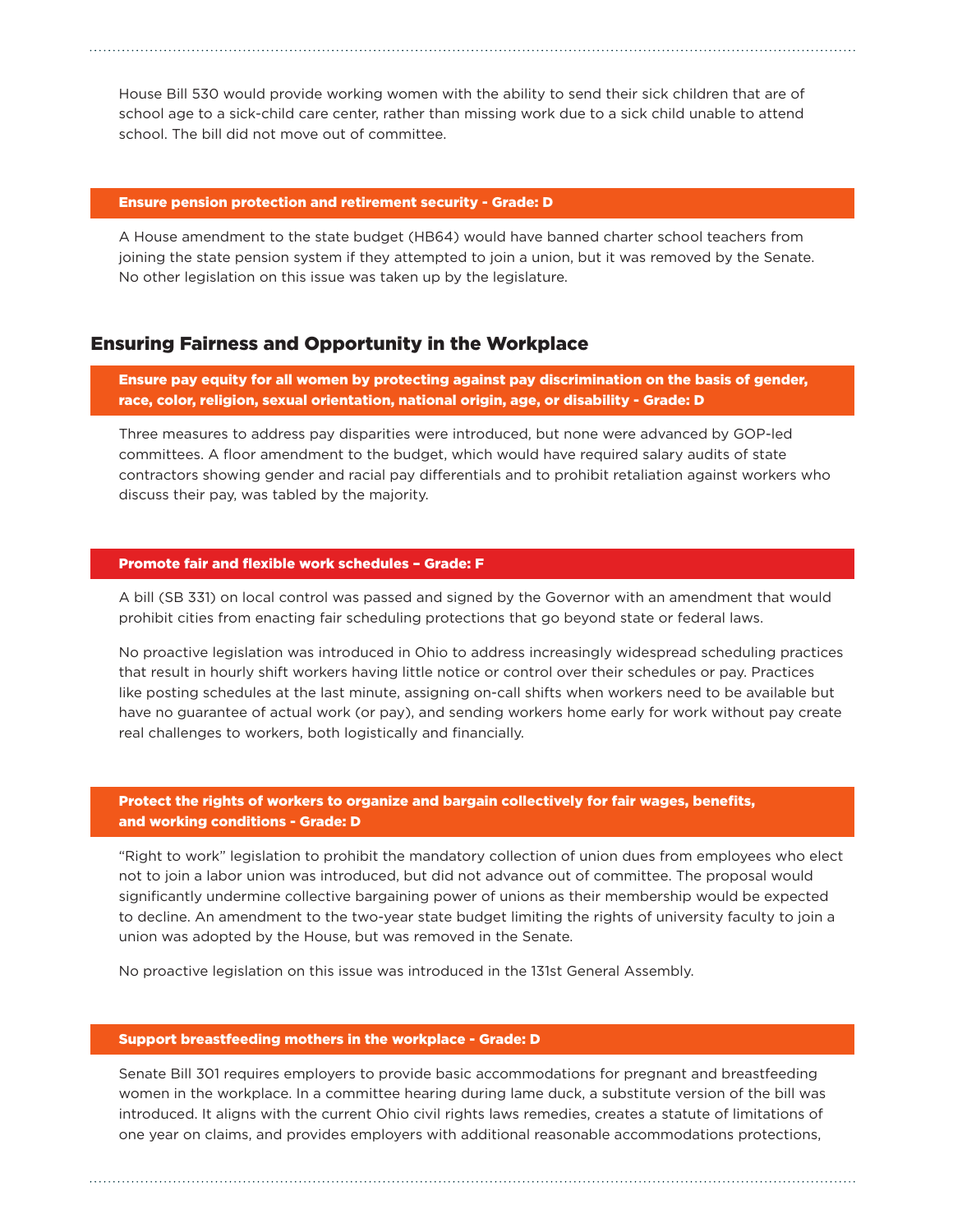such as the option to require documentation from a health care provider. HB 513 allows women who are breastfeeding to be excused from Jury service, but failed to move out of committee.

A set of companion bills that would create a statewide family and medical leave insurance program (HB 511, SB 307) failed to gain traction in the legislature, both receiving only a sponsor hearing. This policy would allow for new mothers to take paid time off following the birth of a child, and has been proven to increase breastfeeding rates and duration.

### Protect against discrimination on the basis of pregnancy or caregiver status - Grade: C

Senate Bill 301 provides that pregnant women are aforded basic accommodation in the workplace. The bipartisan bill, sponsored by every female Senator, received four hearings but was not given a vote in committee. In a committee hearing during lame duck, a substitute version of the bill was introduced. It aligns with the current Ohio civil rights laws remedies, creates a statute of limitations of one year on claims, and provides employers with additional reasonable accommodations protections, such as the option to require documentation from a health care provider.

### Study ways to eliminate barriers to women's career advancement - Grade: D

No legislation was introduced in the 131st General Assembly.

### Promote ways to ensure opportunity for women to advance and excel in the business and entrepreneurial sector - Grade: D

No serious legislation targeting systemic barriers to inclusion and success of women in the business and entrepreneurial sectors has been introduced. The House, but not the Senate, adopted a bill that would establish a week recognizing women's entrepreneurship and establishing an entrepreneurship competition every two years. Two largely symbolic, non-binding resolutions that urged gender equity on corporate boards were not advanced by the legislature and only received one hearing among the two resolutions.

While our policy goals were not substantively advanced, these bills are evidence that this area is gaining higher visibility in the legislature.

### Protect against discrimination against survivors of sexual and domestic violence in housing and the workplace - Grade: D

Senate Bill 284, which would allow the victims of human trafficking to have their records expunged prior to seeking employment, was passed by the Senate, but only received one committee hearing in the House.

#### Prevent sexual harassment and violence in the workplace - Grade: D

No legislation was introduced in the 131st General Assembly.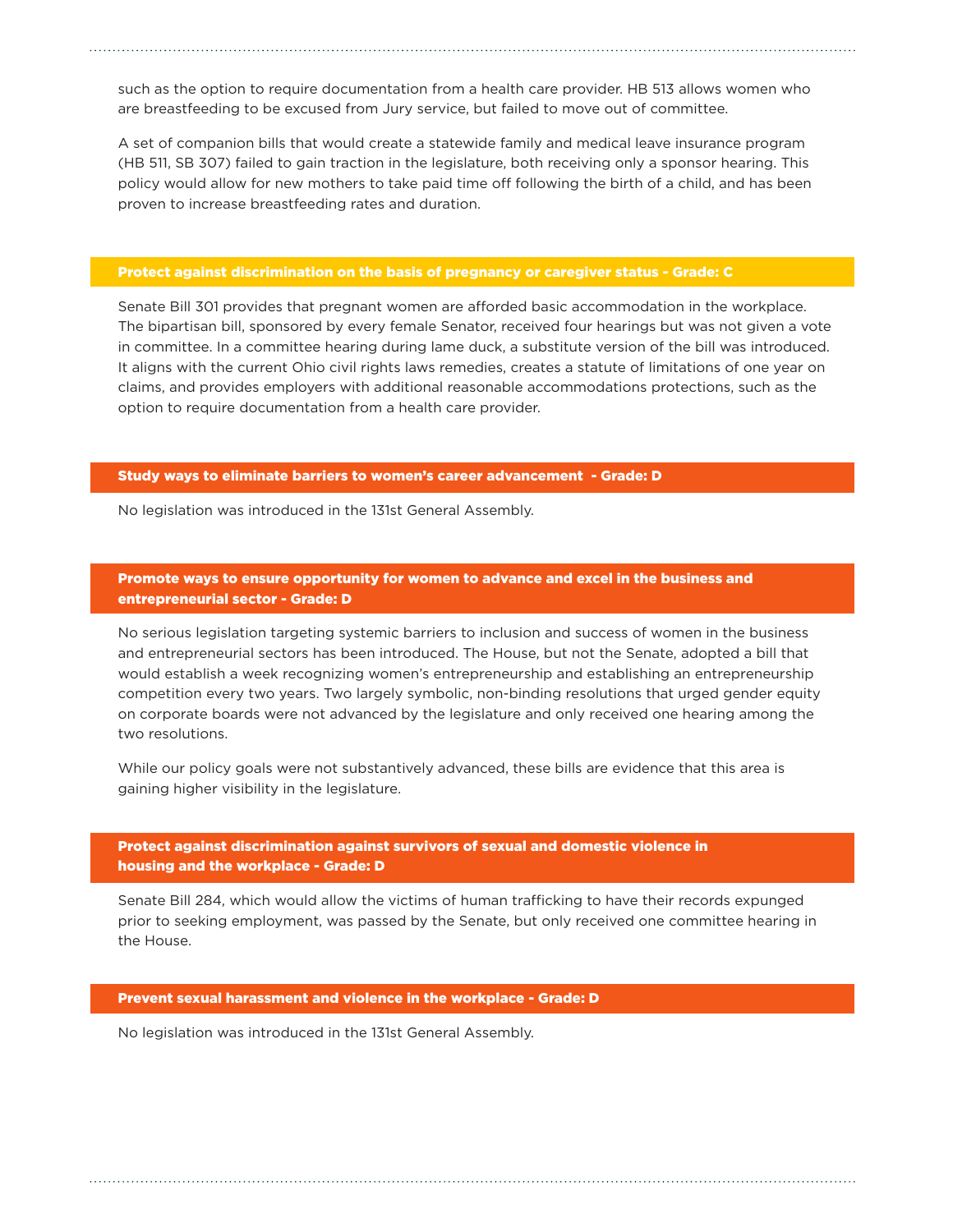### Protect against discrimination in the workplace on the basis of sexual orientation or gender identity - Grade: D

The House failed to move HB 389, which would have made Ohio the 24th state to enact comprehensive LGBT non-discrimination legislation.

HB 357 is a Republican backed non-discrimination bill. HB 357 achieves several of the same efects of HB 389, with important shortcomings: it fails to include protections for transgendered people, does not include public accommodations, and introduces religious exemptions for service providers.

SB 318 amends Ohio's employment-discrimination law to expressly include LGBT rights, but failed to even receive a committee hearing.

Only two hearings were held among the three bills.

# Improving Women's Health and Well-Being

Preserve access to and increase affordability of comprehensive healthcare for low-income and working women - Grade: F

House Bill 294, enacted into law by the 131st General Assembly, blocks Ohio Department of Health administered funding to any entity that performs or promotes abortion or any entity that contracts with another entity that performs or promotes abortion. This bill was aimed at removing funding from Planned Parenthood that is currently used for programs targeting cancer, STDs, rape prevention education and infant mortality. The state's two-year state budget (HB 64) included a requirement that low-income women pay a portion of the cost of Medicaid or risk losing coverage. Experts note that the proposal will result in the loss of coverage for many low-income Ohioans.

The Kasich administration proposed eliminating standalone Medicaid programs for pregnant women and for family planning services in their biennial budget proposal. A House amendment to HB64 would have preserved eligibility for pregnant women, as long as the state's infant mortality rate remained above 6 per 1,000 live births, but the majority voted to table (set aside) the measure. The Senate later restored eligibility for pregnant women, but the final budget eliminated the family planning program. A bill (SB9) that would provide Medicaid coverage for new mothers and women who may become pregnant in communities where a high risk of infant mortality has been found failed to advance out of committee.

Several proposals were introduced that would make contraception and reproductive healthcare more afordable (HB356, HB272, HB360) or to block funding from providers that provide medically inaccurate information (HB376), but none were given serious consideration at the committee level. In fact, only one of the bills (HB 272) even received a hearing in committee.

### Protect against cultural barriers for obtaining healthcare services - Grade: D

Little movement has occurred in this arena. Only one bill (HB514) was introduced during the session, focused on adding training in gender and race-based disparities in treatment to licensing requirements for medical professionals. The measure did not move out of committee; only receiving a preliminary sponsor hearing.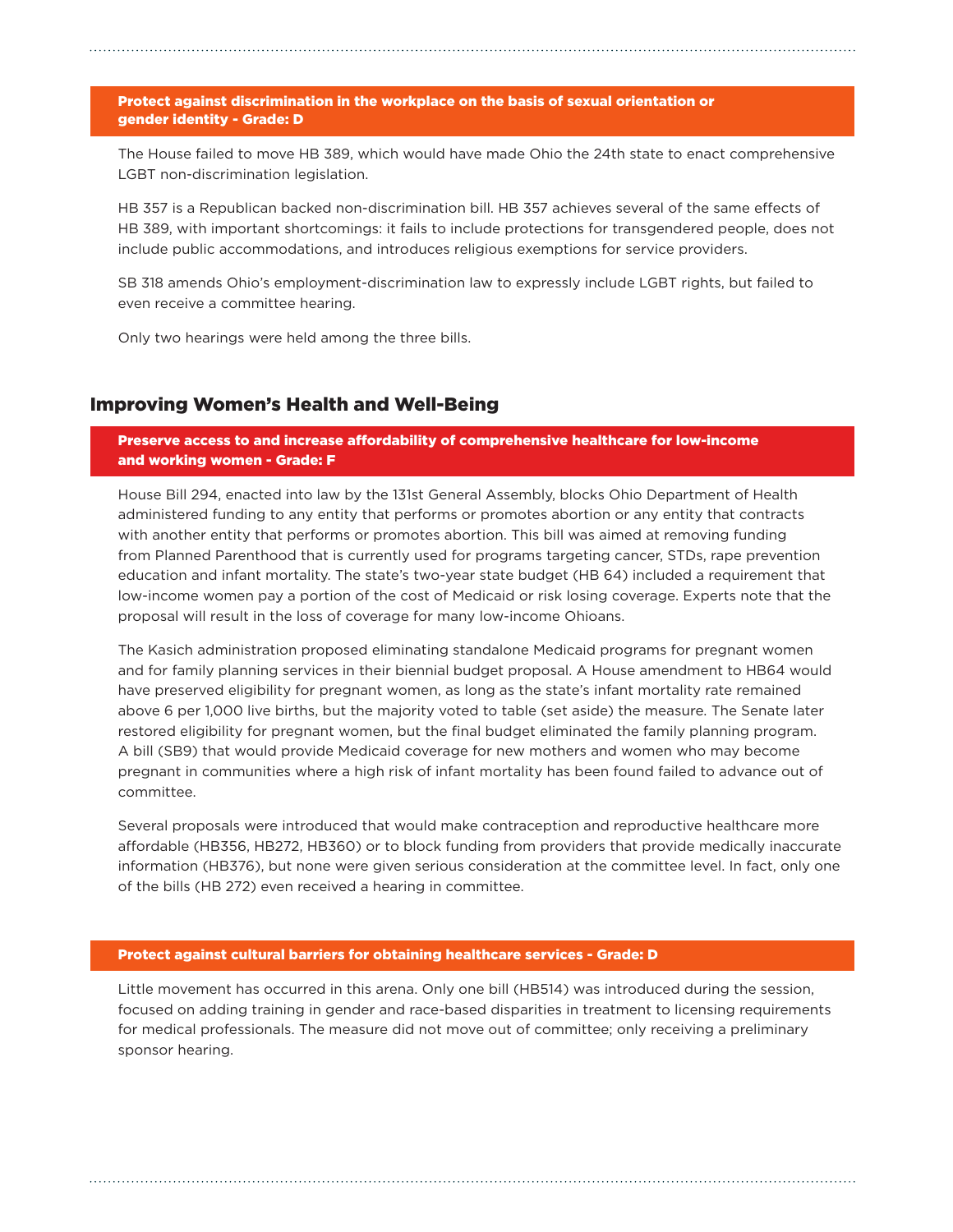# Keep lawmakers and employers out of healthcare decisions - Grade: F

Legislation (SB 68) to prevent workplace discrimination on the basis of reproductive health decisions was introduced but stalled in committee, receiving only one hearing. Meanwhile, four separate bills to ban abortion (HB 135, HB 69, HB 117, SB 127) were introduced, including one banning abortion following a prenatal diagnosis of Down syndrome (HB 135).

Senate Bill 127, banning all abortions after 20-weeks with no exceptions for rape or incest, was passed out of both chambers and signed by the Governor. Less than two percent of all abortions take place at 20 weeks or later, and often times the reason women seek abortions at this point is due to a medical complication with a wanted pregnancy. The legislature refused to add exceptions for fetal anomalies, which are often unable to be detected until around the 20-week point.

During lame duck session, HB 69 – or the 'Heartbeat Bill' – banning abortions as soon as a heartbeat is detected, as early six-weeks, was added as an amendment to a bill originally intended to update reporting laws for child abuse and neglect (HB 493). The bill was passed out of both chambers of the legislature, but the 'Heartbeat Bill' language was line-item vetoed by the Governor before it was signed into law.

In addition to these four bans, five more bills were introduced imposing medically unnecessary regulations on abortion providers (HB 255, HB 417, HB 419, SB 203, SB 254). Of these five bills, only one failed to receive at least one committee hearing with one passing out of the Senate (SB 254) and two receiving votes out of their respective committee (HB 417, HB 419).

### Restore access to contraception, abortion, and other reproductive healthcare services - Grade: F

The 2015-2016 Budget included further limits on abortion clinics, aimed at closing Dayton, Toledo and Cincinnati facilities. The budget also re-allocated \$1 million from programs serving low income women and their children to crisis pregnancy centers.

A number of proposals to restore access to reproductive health services (HB132, HB356, HB357, HB370, HB376, HB408, and SB101) were introduced in the legislature, but only three bills received one committee hearing each, and none made it out of committee.

The Governor did sign HB 124 into law, allowing doctors to write prescriptions for the partner of an individual diagnosed with chlamydia, gonorrhea, or trichomoniasis. This will increase access to the drugs to treat these common infections and reduce infection rates.

# Ensure the physical and mental health needs of survivors of sexual and domestic violence are met without cost to the survivor, and the crimes against them are investigated - Grade: B

The 131st General Assembly revised Ohio law to extend the criminal statute of limitations for prosecuting rape and sexual battery cases from 20 to 25 years, including an additional extension for cases involving DNA evidence (House Bill 6). A substantially similar bill (SB13) was also considered in both chambers.

The two-year state budget included funding addressing campus sexual assault response on Ohio's college and university campuses.

The House passed a measure (HB362) to expand Ohio's Domestic Violence statute by the inclusion of strangulation, but the bill failed to go anywhere in the Senate. House Bill 234, which would eliminate the statute of limitations on rape as well as end the spousal exemption for rape and sexual battery, received just one hearing.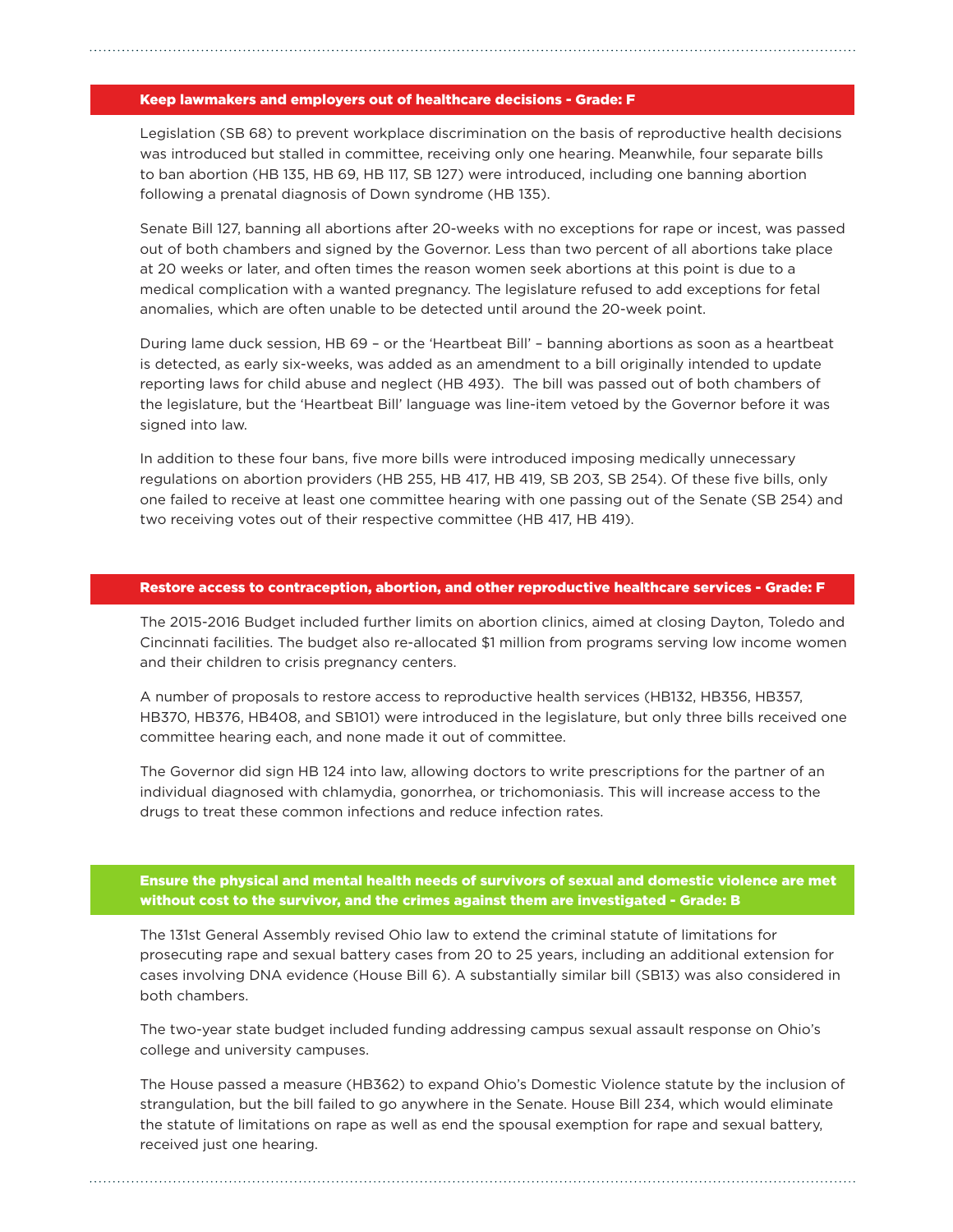Proposals to provide emergency contraception after a sexual assault (HB132, SB101), and a proposal to collect DNA samples from those convicted of misdemeanor sex ofenses (HB 283) went nowhere in the 131st General Assembly.

At the same time, the two abortion bans passed out of the legislature – one of which was signed into law by the Governor – do not include exceptions for victims of rape or incest.

# Support community programs that prevent sexual and domestic violence such as healthy relationship education - Grade: B

Ohio lawmakers made two steps forward and took one step back in their support for community education programs. The two-year state budget included increased funding for rape crisis centers and new funding addressing campus sexual assault, both of which offer evidence-based sexual assault prevention education programs.

House Bill 85 would extend age-appropriate instruction in child sexual abuse and sexual violence prevention to younger students as part of Ohio's school curriculum. The measure passed the Ohio House, but failed to advance out of the Senate.

At the same time, House Bill 294, which blocks funding to Planned Parenthood and other abortion services providers, was passed and signed by the Governor and will result in a loss of funding to some programs providing evidence-based rape prevention education.

## Protect sexual and domestic violence and stalking survivors - Grade: B

Overall, protection of survivors has become the focus of legislative activity on both sides of the aisle. With a few exceptions, however, the legislature failed to translate this political will into legislative action. Four bills (HB 193, HB 359, SB 83 and SB 222) were introduced to establish confidential addresses for survivors, and HB 359 was enacted into law. House Bill 151, increasing penalties for stalking and harassment, and HB 451, which would prohibit an individual that is under a protection order from deciding whether or not to provide life sustaining care for a relative that is the alleged victim, were also signed by the Governor.

Other bills aimed at protecting survivors include House Bill 362 – which increases penalties for strangulation – and HB 478 – which specifies that a no contact order must remain in efect for the duration of the ofender's jail or prison term and for specified periods following the ofender's release while subject to supervision or judicial control. HB 362 passed in the House, but failed to move out of the Senate. HB 478 did not move beyond committee.

House Bill 392, which extends domestic violence protections to victims of dating or intimate partner violence, was added as an amendment during the last few days of session in the House to a bill aimed at strengthening protection orders (SB 76). The amended bill was passed out of the House, but the Senate failed to take up a concurrence vote before the end of the legislative session.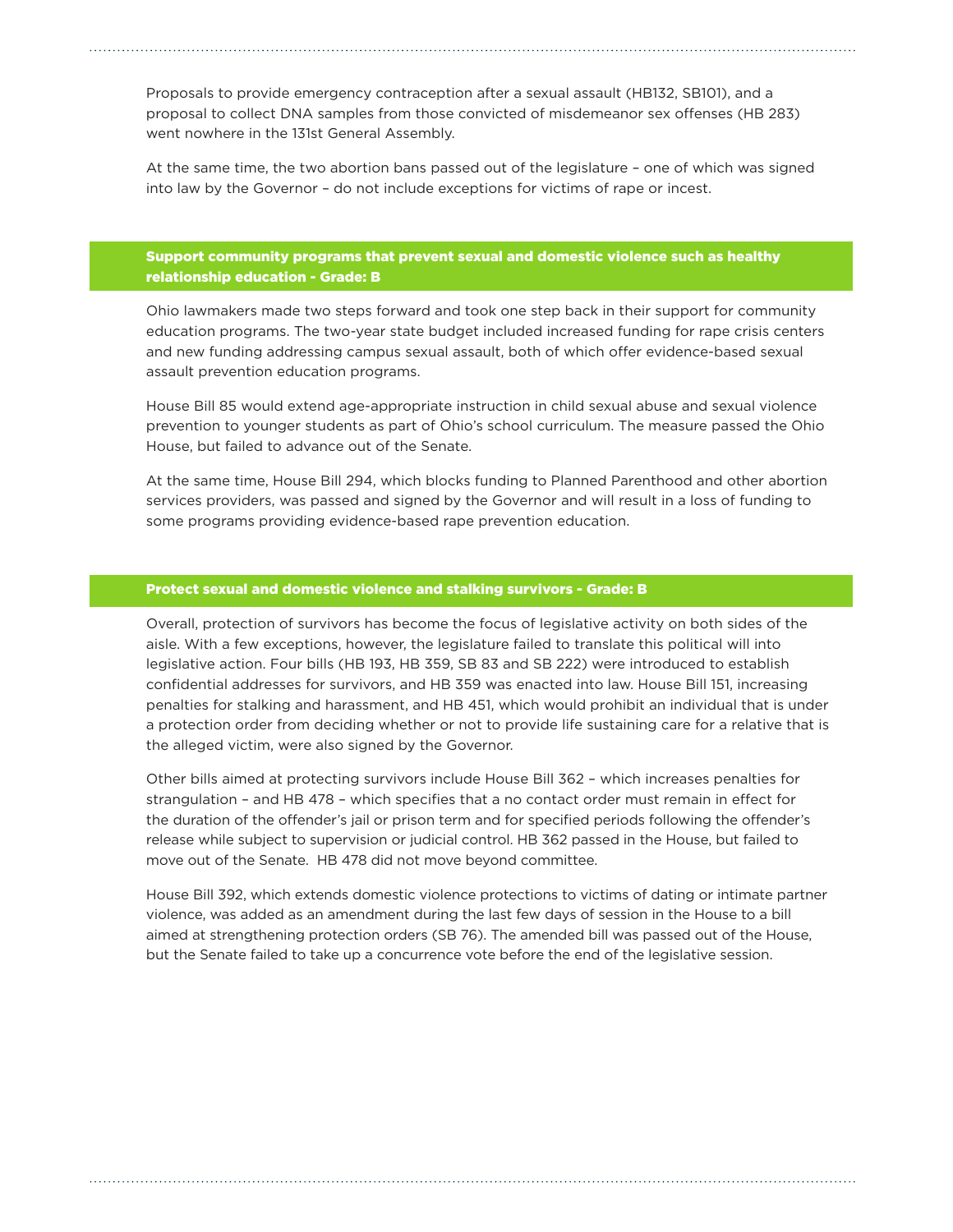# Appendix: Status of Legislation

| <b>Policy Goal</b>                                                                                                                                                                            | <b>Legislation</b>                                                                                                                                                                                                                                                                                                                                                                           | <b>Status</b>                                                                                                                                                                                                                                                                 |
|-----------------------------------------------------------------------------------------------------------------------------------------------------------------------------------------------|----------------------------------------------------------------------------------------------------------------------------------------------------------------------------------------------------------------------------------------------------------------------------------------------------------------------------------------------------------------------------------------------|-------------------------------------------------------------------------------------------------------------------------------------------------------------------------------------------------------------------------------------------------------------------------------|
| Increase the minimum wage                                                                                                                                                                     | 1. HB 486 - Minimum wage (raised to \$10.10 beginning in<br>Jan. 2017)<br>2. SB 87 - Minimum wage for domestic workers<br>3. SB 25 - Min wage increase<br>4. SB 331 - Statewide laws (preemption of local wage or<br>worker benefits)                                                                                                                                                        | 1. In House Commerce and Labor<br>2. In Senate Transportation, Commerce and Labor<br>3. In Senate Transportation, Commerce and Labor<br>4. Signed by the Governor                                                                                                             |
| Improve the state earned income<br>tax credit to benefit more working<br>women                                                                                                                | 1. SB 21 - Remove income restrictions on EITC                                                                                                                                                                                                                                                                                                                                                | 1. In Senate Ways and Means                                                                                                                                                                                                                                                   |
| Increase access to paid sick and<br>family leave                                                                                                                                              | 1. HB 511 - paid family leave<br>2. SB 307 - paid family leave<br>3. SB 331 - Statewide laws (preemption of local wage or<br>worker benefits)                                                                                                                                                                                                                                                | 1. In House Insurance<br>2. In Senate Transportation, Commerce and Labor<br>3. Signed by the Governor                                                                                                                                                                         |
| Increase affordability of childcare,<br>expand public preschool                                                                                                                               | 1. HB64 - Biennial Budget - \$119 million in new funding<br>for early care and learning; policy changes to childcare<br>eligibility<br>2. HB 530 - Sick-child care centers-license                                                                                                                                                                                                           | 1. Signed by Governor<br>2. In House Commerce and Labor                                                                                                                                                                                                                       |
| Ensure pension protection and<br>retirement security                                                                                                                                          | 1. HB 64 - Biennial budget amendment (teacher pensions). 1. Adopted in House, then removed by Senate.                                                                                                                                                                                                                                                                                        |                                                                                                                                                                                                                                                                               |
| Ensure pay equity for all women by<br>protecting against pay discrimina-<br>tion on the basis of gender, race,<br>color, religion, sexual orientation,<br>national origin, age, or disability | 1. HB 64 - Budget Amendment (salary audits)<br>2. HB 330 - Equal Pay Act<br>3. HB 385 - Gender Pay Disparity Task Force<br>4. HR 56 - Equal Pay Day                                                                                                                                                                                                                                          | 1. Tabled<br>2. In House State Government<br>3. In House Community and Family Advancement<br>4. In House State Government                                                                                                                                                     |
| Promote fair and flexible work<br>schedules                                                                                                                                                   | 1. SB 331 - Statewide laws (preemption of local wage or<br>worker benefits)                                                                                                                                                                                                                                                                                                                  | 1. Signed by the Governor                                                                                                                                                                                                                                                     |
| Protect the rights of workers to<br>organize and bargain collectively<br>for fair wages, benefits, and working<br>conditions                                                                  | 1. HB 64 - Biennial budget amendment (exclusion of facul-<br>ty from collective bargaining law)<br>2. HB 377 - Employee organizations-no requirement to<br>join                                                                                                                                                                                                                              | 1. Adopted in House, then removed by Senate<br>2. In House Commerce and Labor                                                                                                                                                                                                 |
| Support breastfeeding mothers in<br>the workplace                                                                                                                                             | 1. SB 301 - Pregnancy Accommodations<br>2. HB 513 - Jury Duty (Breastfeeding Mother Exemption)<br>3. HB 511 - paid family leave<br>4. SB 307 - paid family leave                                                                                                                                                                                                                             | 1. In Senate Civil Justice (Substitute Bill)<br>2. In House Judiciary<br>3. In House Insurance<br>4. In Senate Transportation                                                                                                                                                 |
| Protect against discrimination on<br>the basis of pregnancy or caregiver<br>status                                                                                                            | 1. SB 301 - Pregnancy Accommodations                                                                                                                                                                                                                                                                                                                                                         | 1. In Senate Civil Justice (Substitute Bill)                                                                                                                                                                                                                                  |
| Study ways to eliminate barriers to<br>women's career advancement                                                                                                                             | No legislation                                                                                                                                                                                                                                                                                                                                                                               | N/A                                                                                                                                                                                                                                                                           |
| Promote ways to ensure opportunity<br>for women to advance and excel in<br>the business and entrepreneurial<br>sector                                                                         | 1. HB 103 - Women's Policy and Entrepreneurial Commit-<br>tee<br>2. HR 344 - Urging Gender Equity on Corporate Boards<br>3. SR 373 - Urging Gender Equity on Corporate Boards                                                                                                                                                                                                                | 1. Passed in House; in Senate Government Oversight and<br>Reform<br>2. In House State Government<br>3. In Senate Civil Justice                                                                                                                                                |
| Protect against discrimination<br>against survivors of sexual and do-<br>mestic violence in housing and the<br>workplace                                                                      | 1. SB 284 - Victims-expunge/intervention-human traffick-<br>ing/compelling prostitution                                                                                                                                                                                                                                                                                                      | 1. Passed by Senate; Pending in House.                                                                                                                                                                                                                                        |
| Protect against discrimination in the<br>workplace on the basis of sexual<br>orientation or gender identity                                                                                   | 1. HB 389 - (enacts the Ohio Fairness Act to prohibit<br>discrimination on basis of sexual orientation or gender<br>identity or expression)<br>2. HB 537 - Sexual orientation-housing/employment dis-<br>crimination/religious beliefs protected/marriage solemni-<br>zation<br>3. SB 318 - Civil rights-sexual orientation or gender                                                        | 1. In House Community and Family Advancement<br>2. House Community & Family Advancement<br>3. Senate Criminal Justice                                                                                                                                                         |
| Preserve access to and increase<br>affordability of comprehensive<br>healthcare for low-income and work-<br>ing women                                                                         | 1. HB 64 - Budget amendment (Medicaid cost-sharing)<br>2. HB 356 - State Resources for Abortion<br>3. HB 272 - Eliminates the "pink tax"<br>4. HB 360 - Health Insurance for Abortion Coverage<br>5. HB 294 - Abortion State and Federal De-funding<br>6. SB 9 - Infant Mortality/Medicaid coverage for pregnant<br>women<br>7. SB 214 - Planned Parenthood State and Federal Defund-<br>ing | 1. Signed by the Governor<br>2. House Community and Family Advancement<br>3. House Ways and Means<br>4. House Community and Family Advancement<br>5. Signed by the Governor<br>6. Senate Medicaid<br>7. Passed in Senate; referred to House Community &<br>Family Advancement |
| Protect against cultural barriers for<br>obtaining healthcare services                                                                                                                        | 1. HB 514 - Healthcare Professionals, Cultural Competency                                                                                                                                                                                                                                                                                                                                    | 1. In House Commerce and Labor                                                                                                                                                                                                                                                |